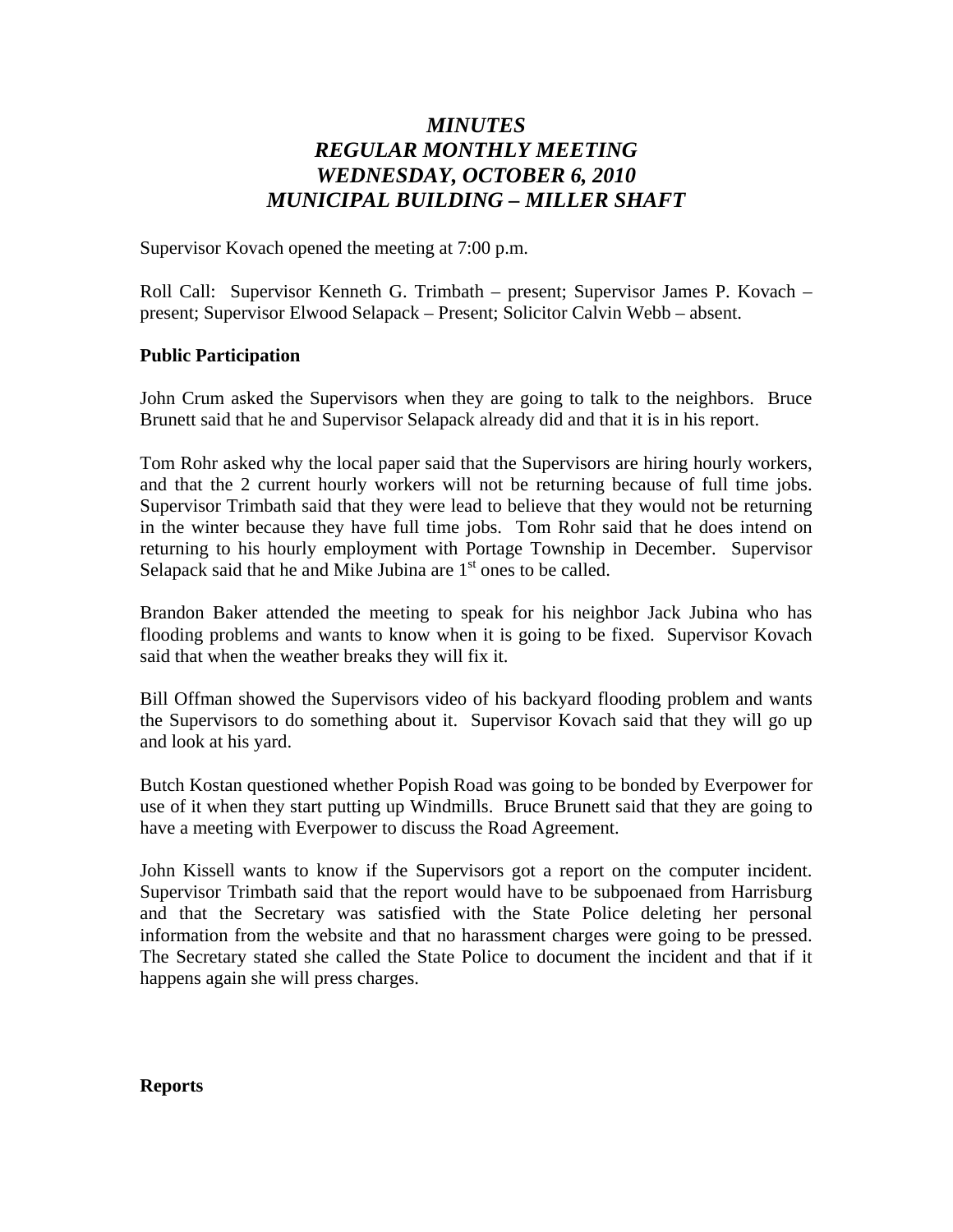The Minutes of the September 1, 2010 Regular Monthly Meeting were presented in written form. Supervisor Trimbath made a motion to accept the minutes and Supervisor Selapack seconded. All- yes.

The Secretary's Report was presented and contained written and telephone correspondence which was included as part of the meeting record. Supervisor Trimbath made the motion to accept the Secretary's Report and Supervisor Kovach seconded. Allyes.

Township Manager Bruce Brunett presented the Roadmasters Report which included; Pipe on shady springs road, cut brush on Hufford Hill, Cemetery Road, repaired pipe on Church Street, put head wall on Caldwell Ave., put snow fence up, repaired machinery, emergency storm drain, blacktopped with boro, cleaned ditch on Meade Street, cleaned ditch on Fowler Lane, cleaned Robel Road, replaced stop signs, added stop signs to Mangus Court, added reflectors to stop signs and school bus signs. Supervisor Selapack made a motion to accept the Roadmaster's Report and Supervisor Trimbath seconded. All-yes

Bruce Brunett presented the Enforcement Officers Report which included: Took care of dog barking issues on Jimtown Road.. Supervisor Kovach made a motion to accept the Enforcement Officers Report and Supervisor Trimbath seconded. All – yes.

Bruce Brunett presented the Manager's Report as follows; got signatures from Shady Springs Road residents, held staff meeting with roadcrew, met with Carol Myers from Ebensburg Ins. To review coverage, met with advisory committee about Police Services, talked with Joe Parino from Everpower about Road Agreement on Popish Road, met with Sewer Authority about agreement on funding, met with Engineer about tentative costs with renovating Kicks Convenience Store, attended Portage Boro Workshop, held workshop on Driveway Ordinance, met with Solicitor about Driveway Ordinance, met with Roadmaster on storm damage problems. Supervisor Trimbath made a motion to accept the Manager's Report, Supervisor Selapack seconded. All – yes.

Expenditures in the amount of \$50,863.47- General Fund and \$13,504.65 - Payrolls #18, #19 and #20 were presented for approval. Supervisor Trimbath made the motion to accept the expenditures and Supervisor Selapack seconded. The motion carried unanimously.

The Treasurer's Report is as follows:

#### **Treasurer's Report**

| <b>FUND</b><br>BAL. 9-01-10 | REC. SEPT. | EXP. SEPT. | BAL. 9-30-10 |
|-----------------------------|------------|------------|--------------|
|-----------------------------|------------|------------|--------------|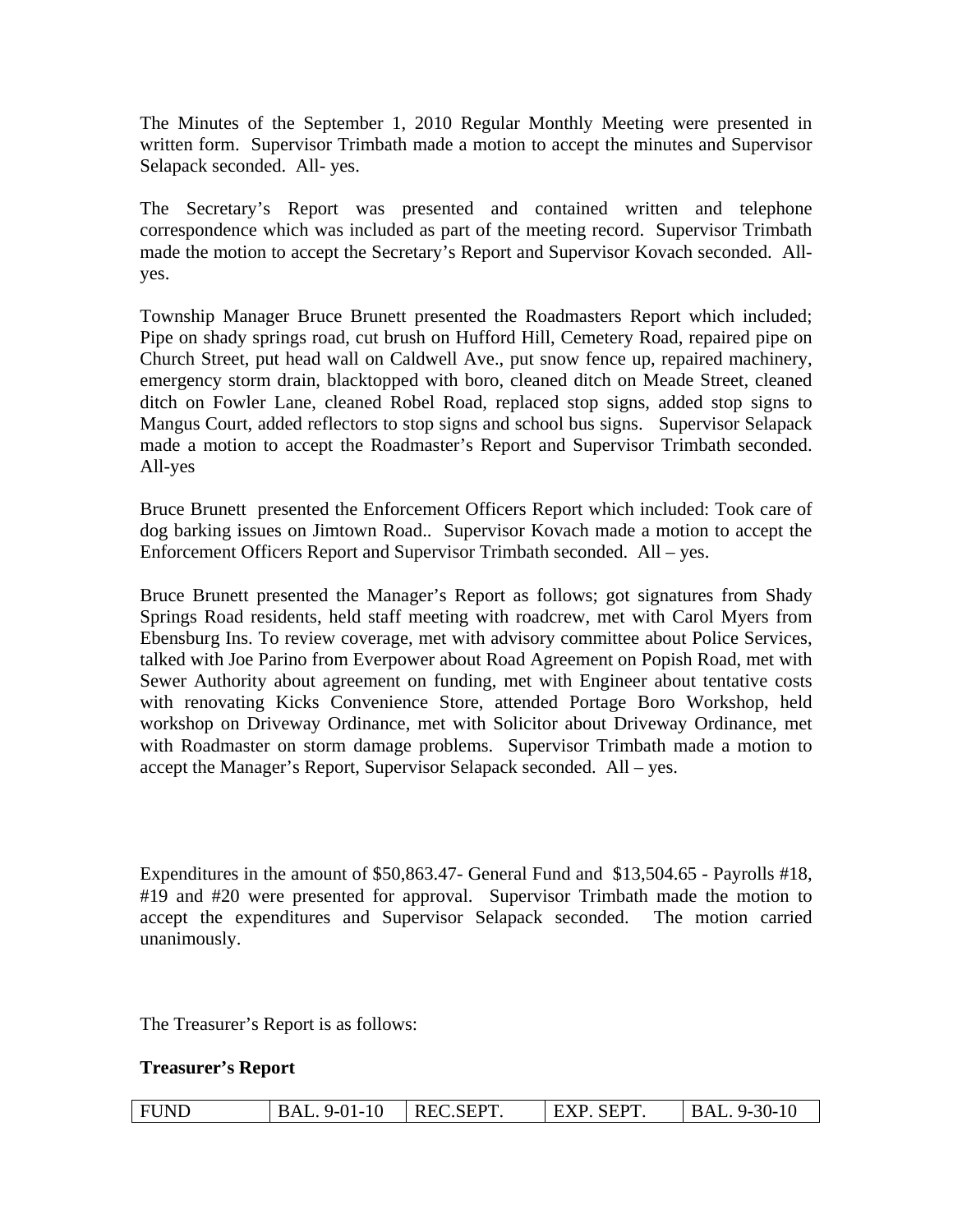| <b>GENERAL</b> | 997,053.86   | 46,855.92 | 64,636.12 | 979,273.66   |
|----------------|--------------|-----------|-----------|--------------|
|                |              |           |           |              |
| <b>STATE</b>   | 145,228.31   | 75.00     | 0.00      | 145,303.31   |
|                |              |           |           |              |
|                |              |           |           |              |
| ALL            | 1,142,282.17 | 46,930.92 | 64,636.12 | 1,124,576.97 |

Supervisor Trimbath made the motion to accept the Treasurer's Report as presented and Supervisor Kovach seconded. The motion carried unanimously.

### **Old Business**

Bruce Brunett read the Bank Bond letter to the residents explaining that the money in the bank is secured and protected from loss. Mr. Brunett explained that he got the letter to clear up a misunderstanding from a resident that questioned the money security.

## **New Business**

Supervisor Kovach made a motion to allow the Secretary to attend a seminar on 2011 Payroll Law at the cost of \$199.00. Supervisor Trimbath seconded. All – yes.

Supervisor Trimbath made a motion to accept October 31, 2010, 4:00 p.m. – 6:00 p.m. for the Townships trick or treat date. Supervisor Kovach seconded. All- yes.

Supervisor Trimbath made a motion to advertise the Driveway Ordianace for Adoption. Supervisor Selapack, seconded. All- yes.

Supervisor Kovach made a motion to approve the Trimbath Subdivision. Supervisor Selapack seconded the motion. Supervisor Trimbath abstained.

Supervisor Trimbath made a motion to approve an agreement to enter into a deed of easement from William Cooper. Supervisor Selapack seconded. All- yes.

Supervisor Trimbath made a motion to approve an agreement to enter into a deed of easement from Florence Helsel, Victor Shaffrankek,, and Carol Hopper. Supervisor Kovach Seconded. All yes.

Supervisor Trimbath made a motion to approve an agreement to enter into a deed of easement from Bonnie Solarzyck and Alan Shaffrankek. Supervisor Selapack seconded. All- yes.